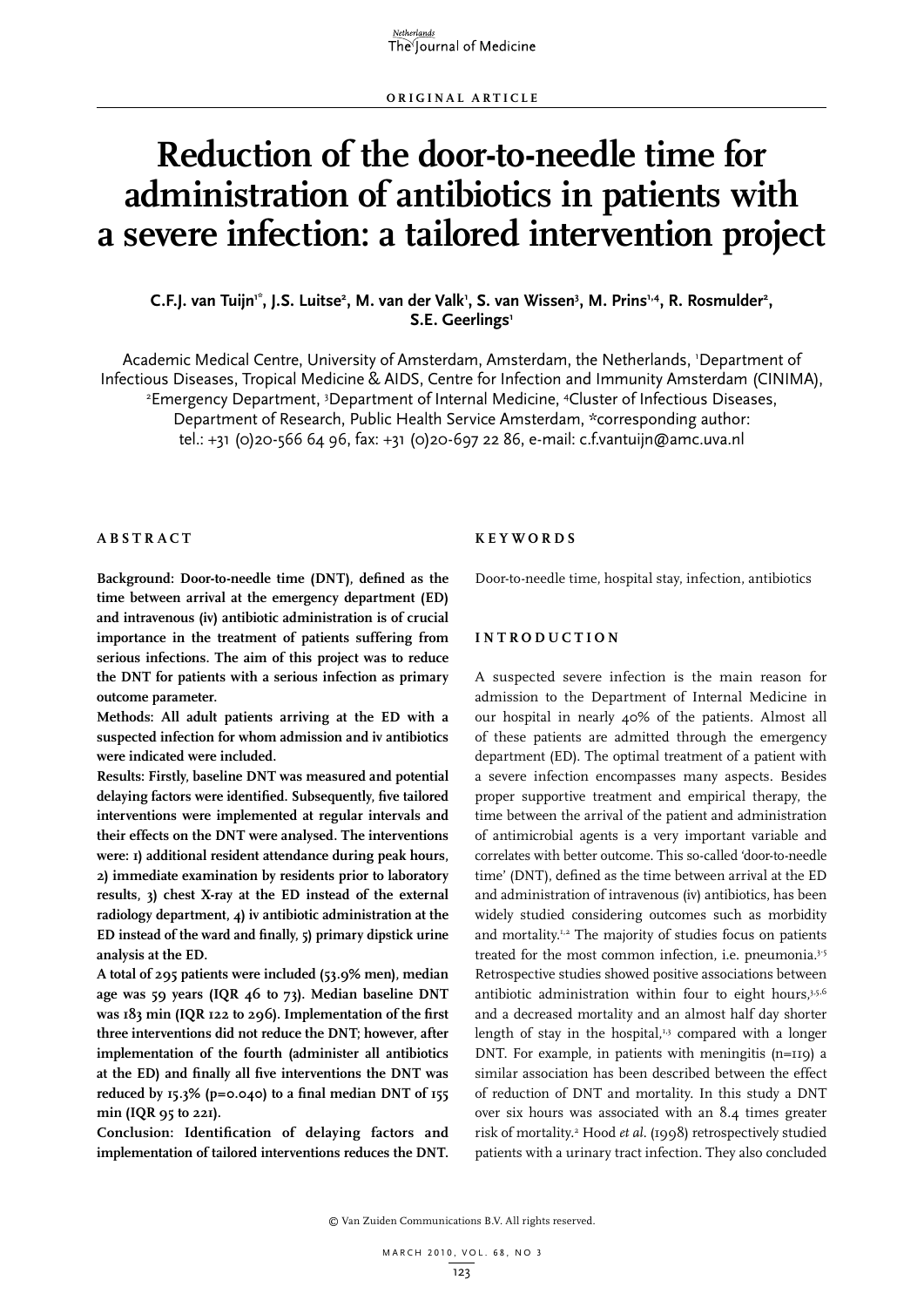that timely (within four hours) antibiotic administration was associated with a shorter length of hospital stay.7

Based on these studies we presumed that DNT is an important denominator for treatment outcome and therefore should be a standard component of quality of care for patients with a severe infection. However, a reduction in the DNT has not yet been prospectively studied in a large population who presented to the ED with different kinds of infections. In this article, we describe the results of a health care improvement project, in which we tried to reduce the DNT (primary outcome) for all patients with a serious infection arriving at the ED of our hospital. Furthermore, we measured the result of these interventions on the duration of hospital stay (HS) and whether a shorter DNT was associated with presentation during office-hours (secondary outcome parameters).

#### **METHODS**

#### **Project group and interventions**

A prospective survey of medical records and prescription charts was performed at the Department of Internal Medicine of a tertiary teaching hospital in the Netherlands. Between March 2006 and December 2006 all adults presenting to the ED with a suspected infection, according to the ED physician and the attending internist, for whom admission and iv antibiotics were indicated, were considered to have a severe infection and included in the survey. No exclusion criteria were present, all patients were included. Several patient characteristics concerning vital signs, concomitant diseases, medication use, laboratory results (at least white blood counts and creatinine level) and readmissions within 30 days were noted on case record forms.

An expert group of all participating professionals: the project coordinator (C.T.), two ED nurses, two ED residents (M.V., S.W.), one logistic expert (R.R.), the head of the ED (J.L.), and the project leader (S.G.) analysed the results every month. Possible slowing factors and appropriate interventions to decrease the DNT were discussed. All interventions were sequentially introduced on the first day of the next month. Continuous measurements were obtained during this period.

#### **Implementation**

Interventions were strategically implemented by the contingency model.8 A questionnaire about the characteristics of the ED and the innovation (reducing the DNT) was sent to all residents of the Department of Internal Medicine and ED nurses. Firstly, we presented the results of the questionnaires, because we wanted the staff members to be aware of their basic assumptions. Hidden and unconscious opinions about this innovation among staff members could be brought out into the open

by discussing the results of these questionnaires. Secondly, presentations were given at the beginning, half way through and at the end of the project. The aim of these presentations was to support and to start a decentralised management of the project. Thirdly, by stressing innovations or a particular result, we stimulated a 'we-feeling', which represents and promotes a team-oriented configuration.

## **Statistics**

This project was a health innovation project rather than a conventional study. Therefore, we did not perform a sample size calculation, but included all consecutive patients with the suspicion of a severe infection during a pre-specified period. Distribution of the DNT and HS was expressed as median with corresponding inter-quartile range (IQR) unless stated otherwise. Differences in DNT and HS between intervention groups were tested with the Mann-Whitney U test. Differences in categorical data between groups were tested with the  $\chi^2$  test. P values  $\leq$ 0.05 were considered statistically significant. Statistical analysis was performed by using SPSS 12.0.2 (SPSS Inc, Chicago, IL).

#### **R e s u l t s**

#### **Baseline characteristics**

Patient characteristics are summarised in *table 1*. A total of 295 patients were included (46.1% female). Median age was 59.0 years (inter quartile range (IQR) 46 to 73). Diagnoses were reported when patients were dismissed from hospital. Consequently, 13.4% of the patients suspected of having an infection in the ED did not have a discharge diagnosis of infection. During the project period, DNT and HS were measured in 60 patients before

| <b>Table I.</b> Baseline characteristics<br><b>Characteristics</b>                                                                                                                                                                                                                                                                  |                                                                               |
|-------------------------------------------------------------------------------------------------------------------------------------------------------------------------------------------------------------------------------------------------------------------------------------------------------------------------------------|-------------------------------------------------------------------------------|
|                                                                                                                                                                                                                                                                                                                                     |                                                                               |
| Female (%)                                                                                                                                                                                                                                                                                                                          | 46.1                                                                          |
| Age <sup>*</sup>                                                                                                                                                                                                                                                                                                                    | $59.0(46-73)$                                                                 |
| Infection diagnoses (%):<br>• Respiratory tract infection<br>• Urinary tract infection<br>• Liver and biliary tract infection<br>• Skin/soft tissue infection<br>• Septicaemia<br>• Intravenous catheter infection<br>• Fever of unknown focus<br>• Neutropenic fever<br>• Bone and joint infection<br>• Other infections<br>• None | 18.5<br>17.I<br>Q.2<br>3.7<br>I.7<br>2.7<br>9.8<br>3.4<br>0.7<br>15.1<br>13.4 |

### **\*Median (IQR)**

**Age is given in median with inter quartile range (IQR). All other numbers are percentages (%) of the total number of patients. None means that at the moment of discharge from the hospital it was clear that the patient did not have an infection, but had an alternative diagnosis.**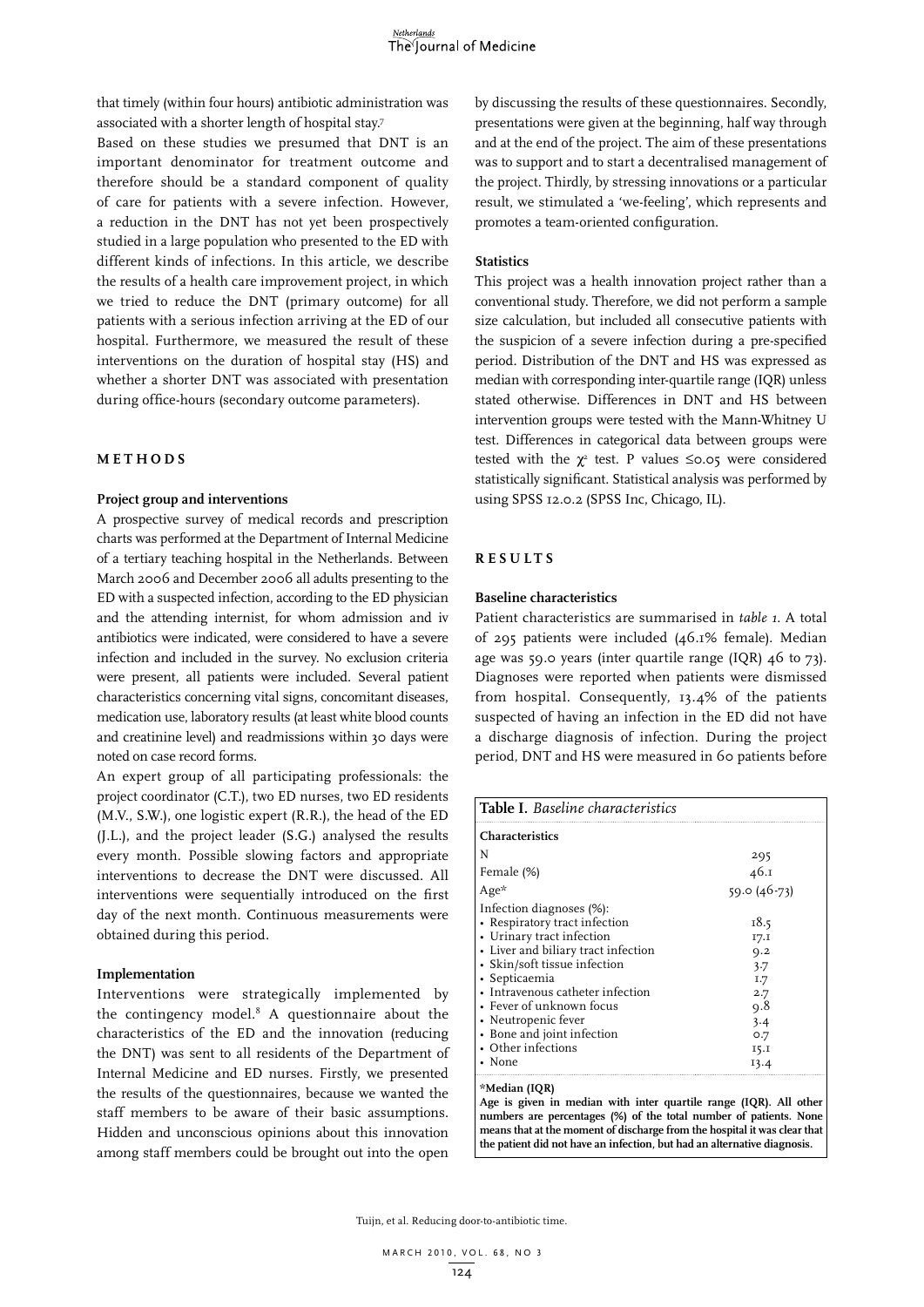implementation of the intervention, and in 22, 25, 47, 102 and 39 patients, respectively, after implementation of each of the five subsequent interventions. Different variables were studied (age, the percentage of patients who had concomitant chronic diseases such as diabetes, admission to the intensive care unit, positive blood cultures or death). No differences between the groups were noted.

### **I n t e r v e n t i o n s a n d DNT**

Baseline DNT was measured and potential delaying factors were identified. Sixty patients were included in this period. *Figure 1* shows the effects of implemented interventions on DNT during the project period. Median DNT at baseline was 183 minutes (IQR 122 to 296).

- 1. The first intervention consisted of two parts. Firstly, the attendance of an additional resident during peak hours. Earlier research at the ED of our hospital showed a peak of patients' visits between 18.00 and 21.00 hours. Unfortunately, during this period the residents changed shifts. Therefore, the first intervention was to add an extra resident at the ED during these peak hours. Secondly, a planning board was installed to enable ED staff to coordinate the care of patients at the ED better. Both interventions reduced DNT slightly to 169 (IQR 120-348) minutes.
- 2. During discussion meetings it became clear that most residents waited for the laboratory results before examining the patient, which is likely to result in a delay in antibiotic administration. Therefore, the second intervention required residents to immediately examine

patients after arrival at the ED. This intervention resulted in a small increase in DNT to 176 (IQR 101 to 250) minutes compared with the DNT after implementation of the first intervention, but still a decrease compared with baseline measurements.

- 3. Prior analyses of the chest X-ray process showed a 45-minute delay in taking and assessing a chest X-ray at the (external) Radiology Department**.** So, the third intervention consisted of taking chest X-rays immediately at the ED instead of the Radiology Department. The combined effect of the first three interventions increased DNT to 196 (IQR 138 to 319) minutes.
- 4. An interim analysis showed a delay in iv antibiotic administration, when administration took place on the ward instead of the ED (*figure 3*). Therefore, the fourth intervention was to administer all iv antibiotics at the ED instead of the ward. The cumulative effect of the first four interventions resulted in a substantial DNT decrease to  $147$  (IQR 93 to 207) minutes (p=0.014) when compared with the baseline DNT.
- 5. The results of the project were discussed with the residents and their supervisors. It became clear that in patients with the suspicion of a severe infection a positive result from a urine analysis was enough to start antimicrobial treatment. Because results of urine analysis done at the ED were available faster than results of blood tests, it was decided to introduce a final intervention: to perform a primary dipstick urine analysis at the ED. By adding this fifth intervention, the DNT showed a slight increase to a median DNT of 155 (IQR 95 to 221) minutes. Finally after all five interventions were implemented the DNT was reduced by 15.3% (p=0.040) when compared with baseline DNT.



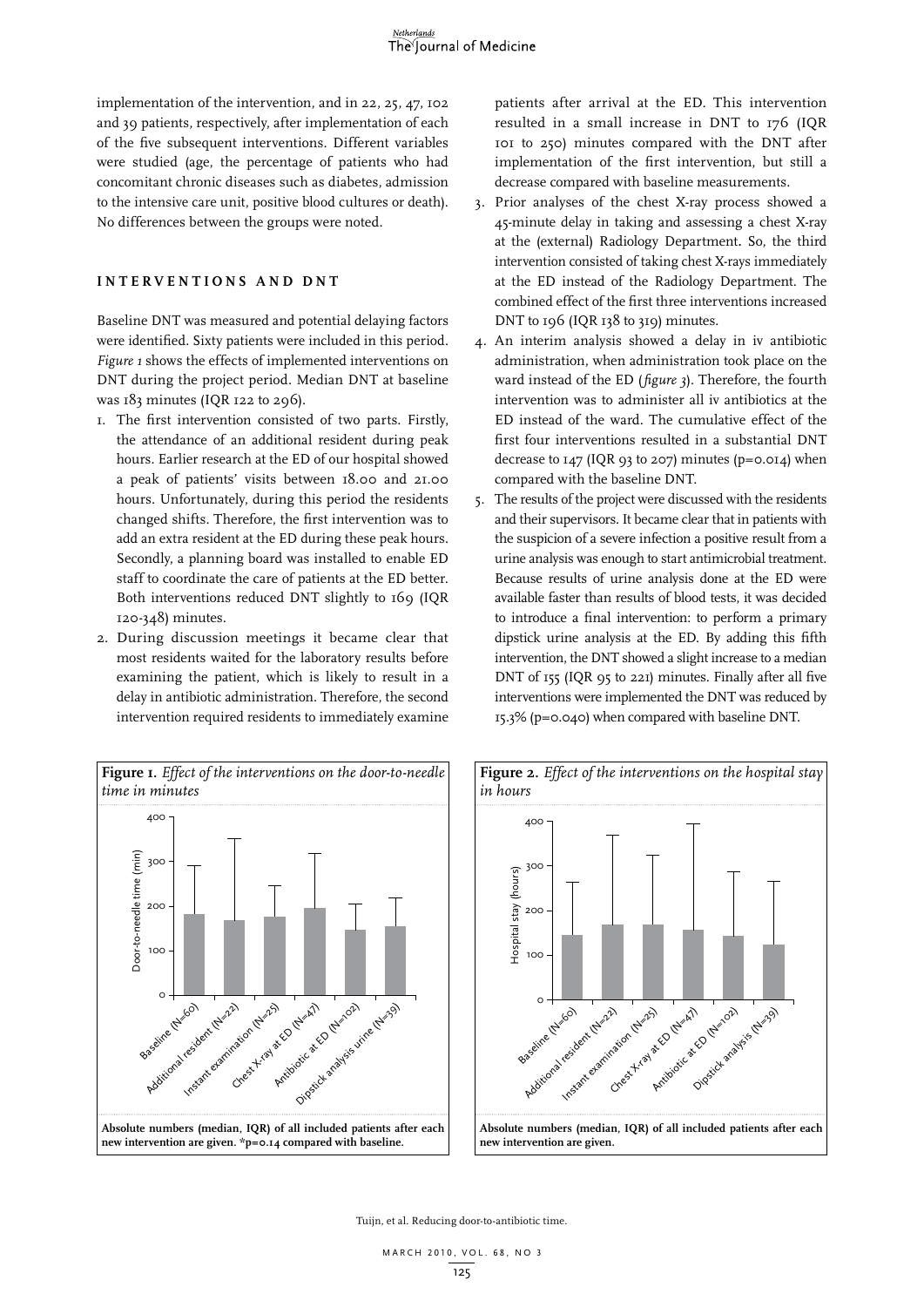#### *<u>Ietherlands</u>* The Journal of Medicine



Additional assessment was carried out one year later at the ED to study whether the interventions still had an effect on the DNT. During a one-month period, we included 35 patients with the same criteria as all the other patients in this project. We found a comparable median DNT of 153 minutes (IQR 109 to 194).

## **H o s p i t a l s t a y a n d p r e s e n t a t i o n t i m e**

*Figure 2* shows the effects of the five implemented interventions on hospital stay (HS). Median baseline HS was 144 hours (IQR 96 to 264) (6 days). After the first, second and third intervention the HS increased to 168 (IQR 96 to 354) hours (7 days), 168 (IQR 108 to 324) and 156 hours (IQR 72 to 402) (6.5 days), respectively. After the fourth intervention HS returned to baseline, namely 144 (IQR 96-288) hours (6.0 days). Finally, after implementation of the fifth intervention the combined effect of all interventions reduced HS to 120 hours (IQR 72-264) (5 days), when compared with baseline HS, leading to a trend towards a significant reduction of HS from 16.7%. Median DNT appeared to be shorter (145 minutes, IQR 95-201) in patients who arrived at the ED at night (between 17.30 and 20.30 hr) than in patients who arrived during office hours (173 minutes, IQR 118 to 258) (p=0.006).

# **D i s c u s s i o n**

The aim of this project was to decrease the door-to-needle time (DNT) and hospital stay (HS) in patients with a severe infection by using tailored interventions. After five tailored interventions, the DNT and HS were reduced by 15.3 and 16.7%, respectively.

Despite availability of treatment guidelines for the most serious infections, the efficiency of the process depends on many factors. Patients arriving at the ED are seen by a multidisciplinary team of professionals in an often busy and chaotic setting. We studied the effect of a reduction in the DNT in patients with a severe infection, not only pneumonia. Previously, it was shown in several studies that a reduction in DNT is possible in patients with pneumonia by using specific interventions. Examples of interventions in these studies are educational interventions.<sup>9,10</sup> Investigators educated the ED staff about the importance of rapid antibiotic delivery and confronted the staff with long DNT in their hospital. Another example is a multifaceted strategy, in which a steering committee designed a care pathway,<sup>11</sup> based on existing guidelines. The interventions in those studies were implemented using a combination of information packs, interactive group educational sessions, using posters and electronic reminders.

In a comparable project in another Dutch university hospital,<sup>12</sup> Natsch *et al.* used interventions such as newsletters and lectures to inform the medical staff about the delay in administration of antibiotics and distributed guidelines on managing patients and obtaining cultures. In addition, they improved the availability of antibiotics at the ED and removed financial restraints. These interventions are comparable with the interventions we implemented in our project. As expected, they also found a shorter DNT when the patient was admitted during the night, which is comparable with the results of our project. Concerning the DNT, Natsch *et al.* reduced the DNT by 1.8 hours (p=0.04), but started with a longer baseline DNT of 5.0 hours. However, we started with a shorter baseline DNT of 3.0 hours and reduced DNT by 0.47 hours to 155 minutes. Even though our reduction is less spectacular, the final DNT in our project is shorter than reported in earlier research. The literature generally uses a cut-off point of a maximum of four hours concerning DNT. The question remains what minimum DNT is necessary and achievable. It has been shown that each hour of delay in antimicrobial administration was associated with an average decrease in survival of  $7.6\%,$ <sup>13</sup> in patients with a septic shock. However, the number of patients in the present project was too small to do a subanalysis for this specific patient population.

After implementation of four out of five interventions, a reduction in DNT was observed in the present project. This fourth intervention stated that all antibiotics had to be given in the ED. This is in concordance with the recently developed guideline for the treatment of community acquired pneumonia in which it is mentioned: the first antibiotic dose has to be administrated while the patient is still at the ED.<sup>14</sup> In our project we noted that not all antibiotic agents were present at the ED and in addition, as a result of our intervention, antibiotics were used in larger doses, which initially resulted in supply problems.